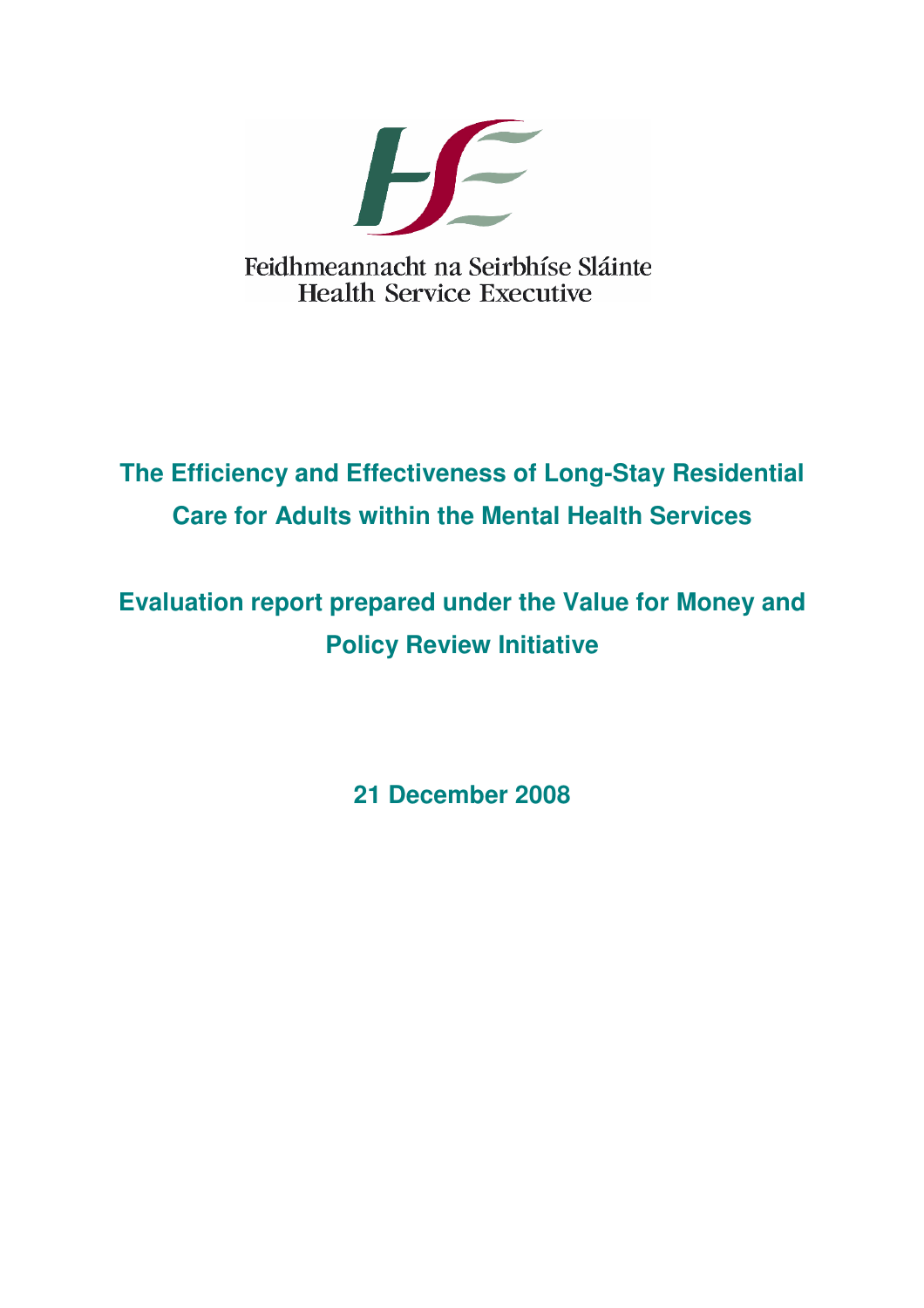## **Table of Contents**

| <u>1.</u> |                                                                                                   |  |  |  |
|-----------|---------------------------------------------------------------------------------------------------|--|--|--|
| 2.        |                                                                                                   |  |  |  |
| <u>3.</u> |                                                                                                   |  |  |  |
|           |                                                                                                   |  |  |  |
|           | <u>Annex 2 to Chapter 3 – Summary Level of Achievement in the context of the objectives in 'A</u> |  |  |  |
| <u>4.</u> |                                                                                                   |  |  |  |
| <u>5.</u> |                                                                                                   |  |  |  |
| <u>6.</u> |                                                                                                   |  |  |  |
| <u>7.</u> |                                                                                                   |  |  |  |
|           |                                                                                                   |  |  |  |
|           |                                                                                                   |  |  |  |
|           |                                                                                                   |  |  |  |
|           |                                                                                                   |  |  |  |
|           |                                                                                                   |  |  |  |
|           |                                                                                                   |  |  |  |
|           |                                                                                                   |  |  |  |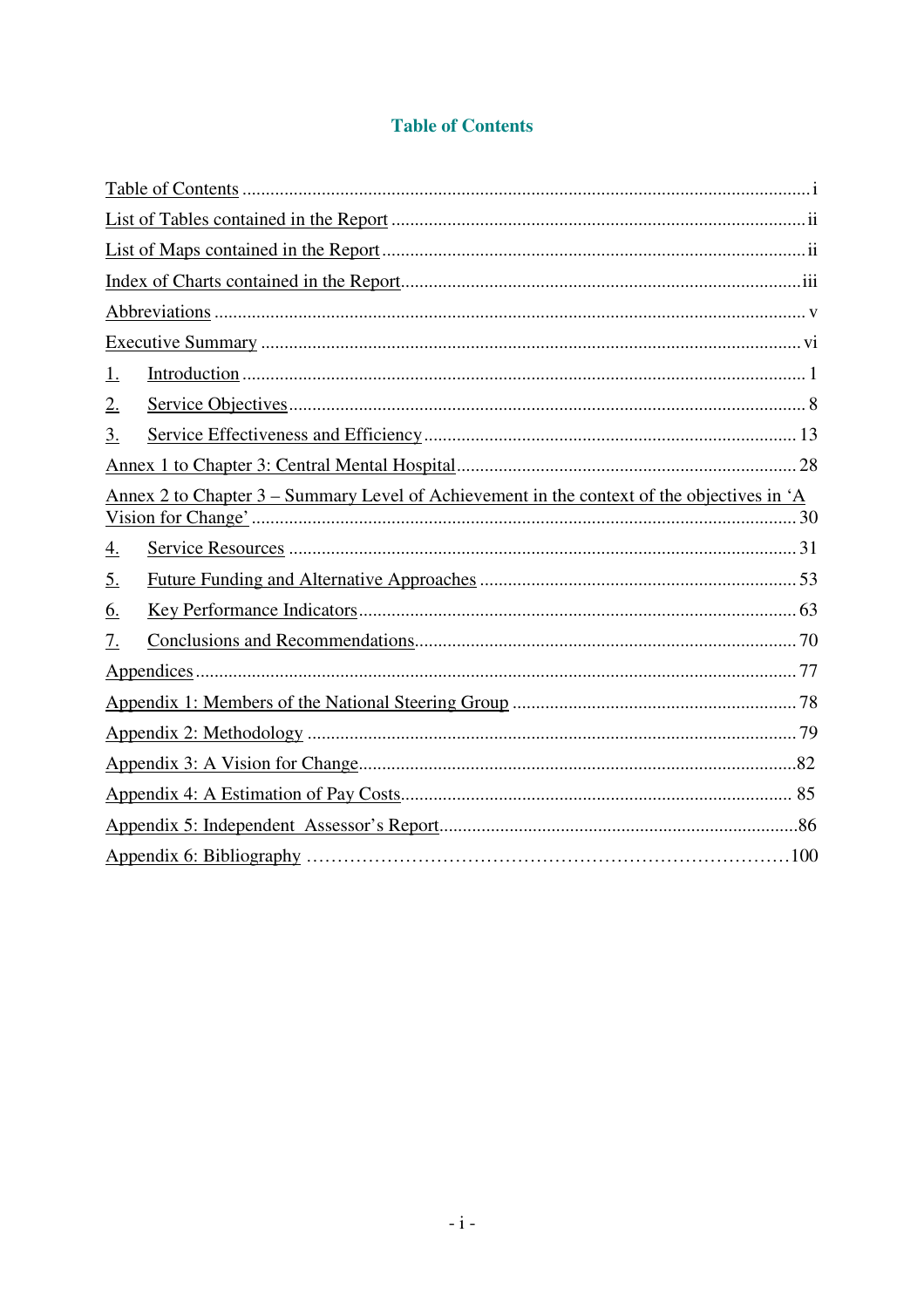List of Tables contained in the Report

| Table 6-1: Mental Health Stakeholders and their Information Needs (WHO 2005) 64             |  |
|---------------------------------------------------------------------------------------------|--|
| Table 6-2 Effectiveness and efficiency performance criteria (based on Hallwright, 2007)  66 |  |
|                                                                                             |  |
|                                                                                             |  |

# **List of Maps contained in the Report**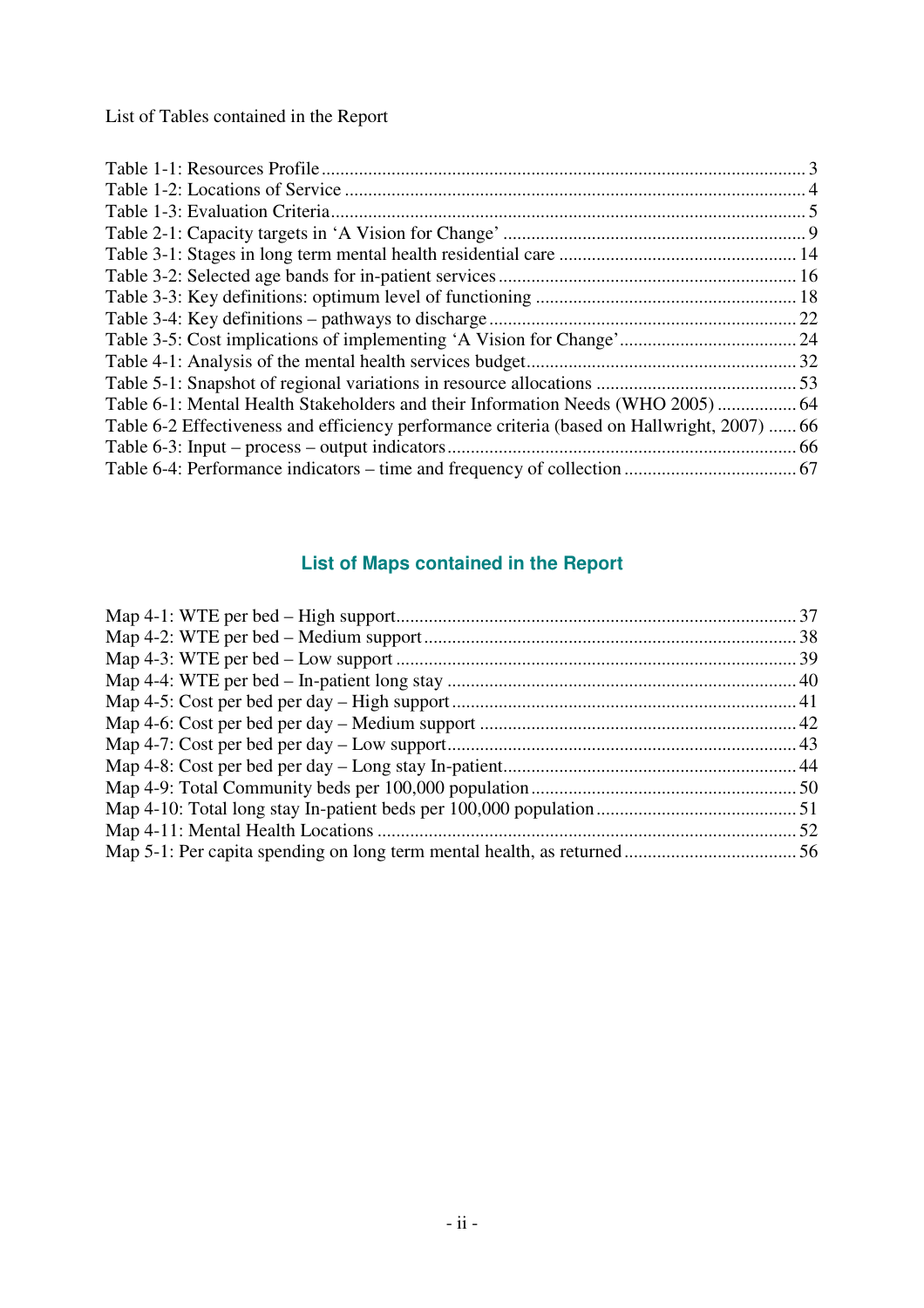# **Index of Charts contained in the Report**

| Chart 1  | <b>Residents Involvement-Committees</b>                                                              | 10 |
|----------|------------------------------------------------------------------------------------------------------|----|
| Chart 1a | <b>Residents Involvement-Meetings</b>                                                                | 10 |
| Chart 2  | <b>Location of Services</b>                                                                          | 12 |
| Chart 3  | <b>Location of Services</b>                                                                          | 12 |
| Chart 4  | <b>Community Residences - Gender</b>                                                                 | 15 |
| Chart 5  | Community Residences: Age Next Birthday                                                              | 15 |
| Chart 6  | Community Residences: Length of Occupancy                                                            | 15 |
| Chart 7  | In-patient Units Length of Occupancy                                                                 | 16 |
| Chart 8  | In-patient Units: Gender                                                                             | 16 |
| Chart 9  | Occupancy on Census Night                                                                            | 17 |
| Chart 10 | Appropriate Placements for Individuals Currently Inappropriately<br>placed in Community Residences   | 17 |
| Chart 11 | Appropriate Placements for Individuals Currently Inappropriately<br>Placed in In-patient Units       | 17 |
| Chart 12 | Appropriate Placements for Long Stay Individuals Currently<br>Inappropriately places on Acute Units  | 17 |
| Chart 13 | % of Service Users in Community Residences Who Participate in<br><b>Structured Social Activities</b> | 19 |
| Chart 14 | % of Service Users in In-patient Units Who Participate in<br><b>Structured Social Activities</b>     | 19 |
| Chart 15 | % of Service Users in Community Residences Who Participate in<br><b>Therapeutic Activities</b>       | 19 |
| Chart 16 | % of Service Users in In-patient Units Who Participate in<br><b>Therapeutic Activities</b>           | 19 |
| Chart 17 | % of Service Who Attends HSE Day Centre                                                              | 20 |
| Chart 18 | % of Service Users in In-patient units Who Participate in                                            | 20 |
|          | <b>Rehabilitation Training</b>                                                                       |    |
| Chart 19 | % of Service Users in Paid Employment                                                                | 20 |
| Chart 20 | Long Term Admissions 2002-2006                                                                       | 22 |
| Chart 21 | Discharge Trends For Long Stay Residential Mental Health<br><b>Services</b>                          | 22 |
| Chart 22 | <b>Impact of Long Term Charges</b>                                                                   | 25 |
| Chart 23 | % of Service s Collecting Long Term Charges                                                          | 26 |
| Chart 24 | % of current Cost Recouped by Long Term Charges                                                      | 26 |
| Chart 25 | Length of Stay- Central Mental Hospital                                                              | 29 |
| Chart 26 | Age Profile of Service Users-Central Mental Hospital                                                 | 29 |
| Chart 27 | Pay Cost Per Grade-Central Mental Hospital                                                           | 29 |
| Chart 28 | Activity Levels within the Central Mental Hospital                                                   | 29 |
| Chart 29 | Mental Health as a % of Health Budget                                                                | 31 |
| Chart 30 | % of PCCC Budget Allocated to Mental Health on An                                                    | 32 |
|          | <b>Administrative Area Basis</b>                                                                     |    |
| Chart 31 | Mental Health Spending on Long Term Residential Care                                                 | 32 |
| Chart 32 | % of Community Residences with Identified Budget                                                     | 32 |
| Chart 33 | % of In-patient Units With Identified Budget                                                         | 32 |
| Chart 34 | Breakdown of Beds per HSE Administrative Area Service Type                                           | 34 |
| Chart 35 | Breakdown of Beds per HSE Administrative Area Total                                                  | 34 |
| Chart 36 | Numbers on Waiting List For Placement in Community<br>Residences                                     | 34 |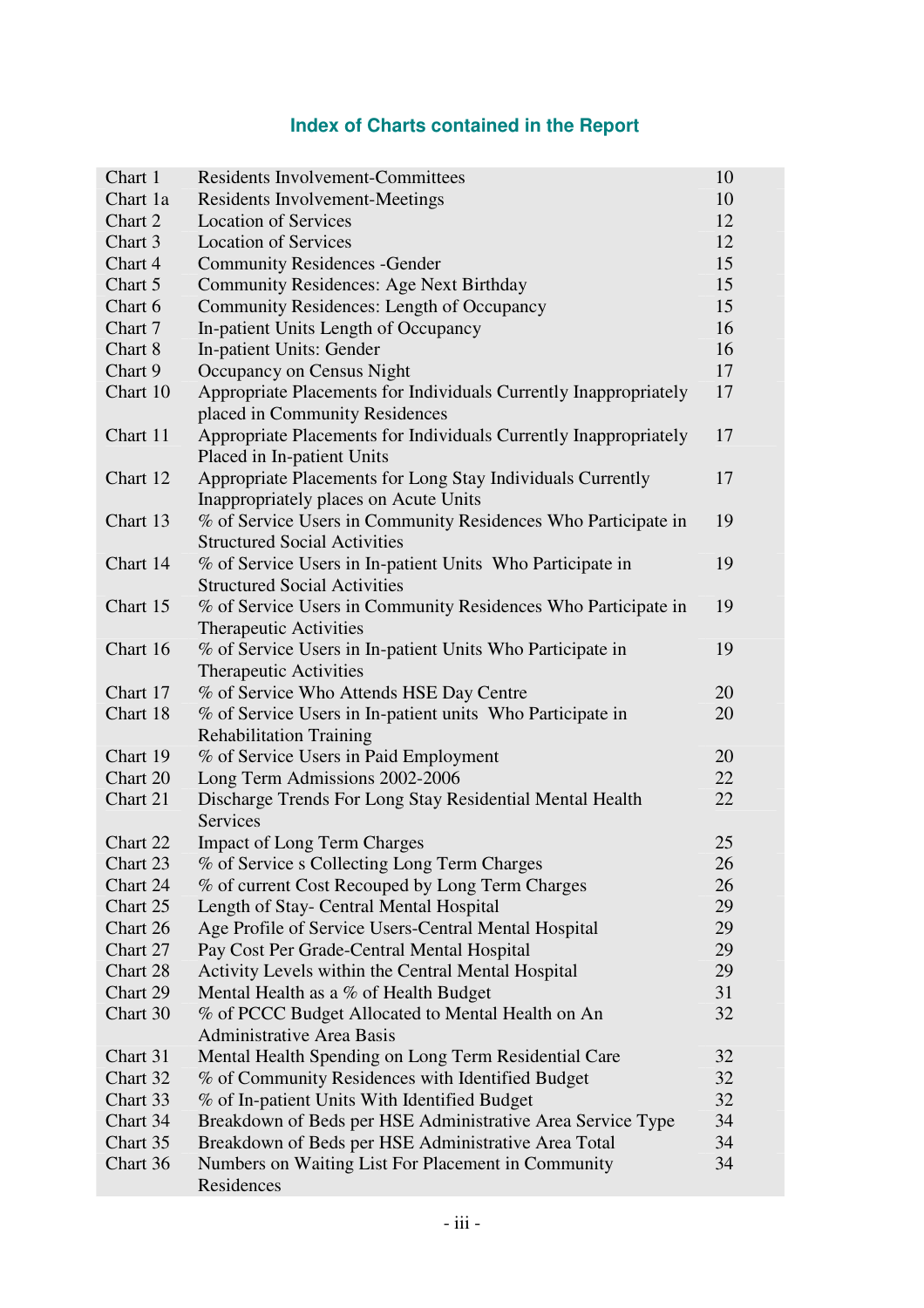| Chart 37  | Variations form the National Average of 30 Beds per 100K of      | 34 |
|-----------|------------------------------------------------------------------|----|
|           | Population for High Support community Residences                 |    |
| Chart 38  | <b>Breakdown of Costs</b>                                        | 35 |
| Chart 39  | Pay Costs Including the Central Mental Hospital                  | 35 |
| Chart 40  | Pay costs Per Mental Health Catchment Area                       | 35 |
| Chart 41  | Pay costs Per unit Type                                          | 35 |
| Chart 42  | Variation From National Average 88.9 WTE per 100k Population     | 36 |
| Chart 43  | WTE as Per Nursing Grade                                         | 36 |
| Chart 44  | Non Pay Costs as a % of Overall Costs Per HSE Region             | 46 |
| Chart 45  | % of Non Pay Costs For Services                                  | 46 |
| Chart 46  | Non Pay Costs Including Central Mental Hospital                  | 46 |
| Chart 46a | % of Overall Budget for Funded Placements                        | 46 |
| Chart 47  | <b>Accessibility to Local Services</b>                           | 48 |
| Chart 48  | Community Residences with Full Disability Access                 | 48 |
| Chart 49  | Year of Original Construction                                    | 49 |
| Chart 50  | <b>Year Opened</b>                                               | 49 |
| Chart 51  | Remaining Psychiatric Hospital: Year Originally Built            | 49 |
| Chart 52  | 1 <sup>st</sup> Admission % of Schizophrenia and Other Psychoses | 55 |
| Chart 53  | PCCC Spending Per Care Group 2006                                | 55 |
| Chart 54  | Dublin Mid Leinster Breakdown of Bed Per Mental Health           | 57 |
|           | <b>Catchment Area</b>                                            |    |
| Chart 55  | Dublin North East Breakdown of Bed Per Mental Health             | 57 |
|           | <b>Catchment Area</b>                                            |    |
| Chart 56  | Dublin Mid Leinster Total Costs As Returned                      | 57 |
| Chart 57  | Dublin North East Total Costs As Returned                        | 57 |
| Chart 58  | Dublin Mid Leinster WTE Per 1000K Population                     | 57 |
| Chart 59  | Dublin North East WTE Per 1000K Population                       | 57 |
| Chart 60  | South Breakdown of Bed Per Mental Health Catchment Area          | 58 |
| Chart 61  | West Breakdown of Bed Per Mental Health Catchment Area           | 58 |
| Chart 62  | <b>South Total Costs As Returned</b>                             | 58 |
| Chart 63  | <b>West Total Costs As Returned</b>                              | 58 |
| Chart 64  | South WTE Per 100K Population                                    | 58 |
| Chart 65  | West WTE Per 100K Population                                     | 58 |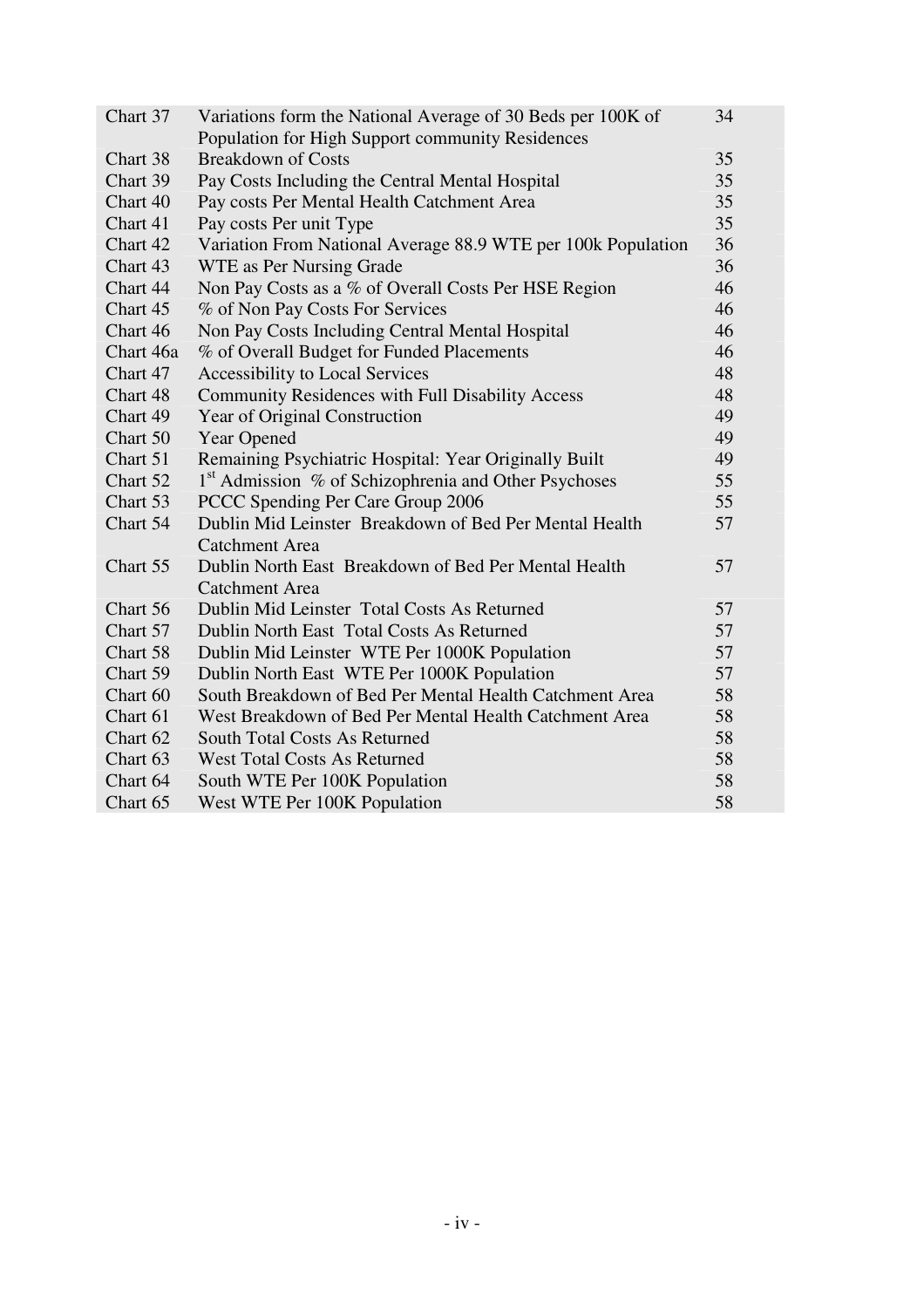# **Abbreviations**

| (the) Department | Department of Health and Children        |
|------------------|------------------------------------------|
| EU               | European Union                           |
| <b>HSE</b>       | <b>Health Service Executive</b>          |
| <b>PCCC</b>      | <b>Primary Community Continuing Care</b> |
| UK               | <b>United Kingdom</b>                    |
| <b>USA</b>       | United States of America                 |
| <b>VFMP</b>      | Value for Money and Policy (Reviews)     |
| <b>WHO</b>       | World Health Organisation                |
| <b>WTE</b>       | <b>Whole Time Equivalent</b>             |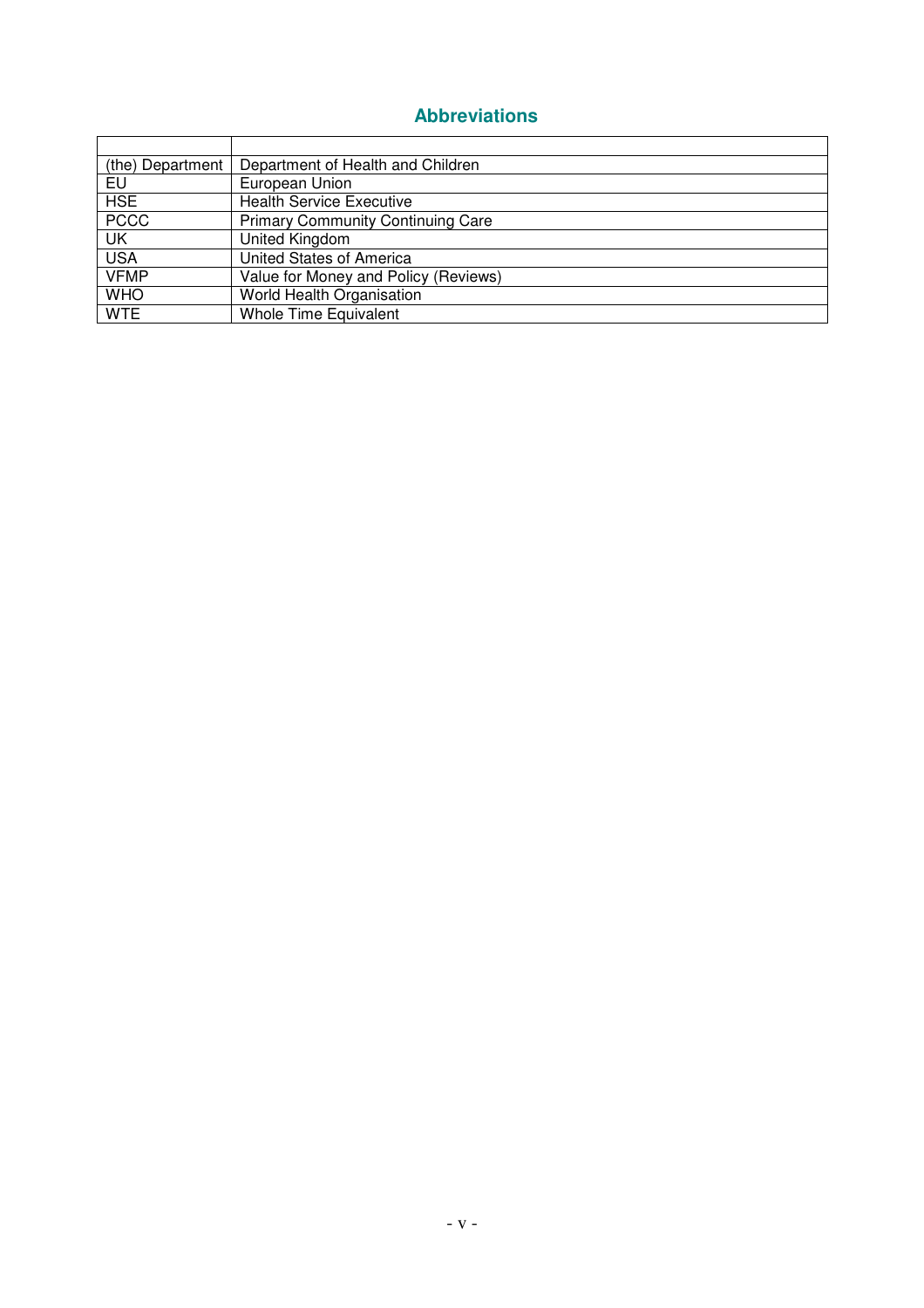## **Executive Summary**

#### **The Evaluation**

This report is an evaluation, conducted in accordance with the guidance for Value for Money and Policy (VFMP) Reviews<sup>1</sup>, of the efficiency and effectiveness of Long-Stay Residential Care for Adults within the Mental Health Services in Ireland. The evaluation focused on the current provision of service to long stay residents within mental health services and explores the way forward for the development of services within a Value for Money and Policy framework.

The terms of reference for the evaluation were as follows:

- Identify the objectives of the provision of Long Stay Residential Care.
- Examine the extent to which, and the effectiveness with which, those objectives have been achieved in terms of overall quality and costs and the necessity for continuation.
- Identify the level and trend of outputs associated with the provision of Long Stay Residential Care, and thus comment on the efficiency with which it has achieved its objectives.
- Identify the level and trend of costs and staffing resources associated with the provision of Long Stay Residential Care.
- Examine the current validity of those objectives in light of the current changes in health service provision and their compatibility with the overall strategy of the Department of Health and Children, the Mental Health Act 2001, '*A Vision for Change'* (2006); other relevant Government and EU policies and strategies and currently available evidence based practice.
- Evaluate the degree to which the objectives of the provision of Long Stay Residential Care warrant the continued allocation of public funding.
- Examine and evaluate likely alternatives to the provision of Long Stay Residential Care in achieving these objectives on a more efficient and/or effective basis, e.g. through international comparison and making use of all potential synergies with other services.
- Specify potential future performance indicators that might be used to better monitor the performance of Long Stay Residential Care for Adults within Mental Health Services.

#### **Evaluation Conclusions**

In 2006, the expenditure on long term residential care in the mental health services was in the region of  $\epsilon$ 249 million<sup>2</sup>. This first evaluation of these services reveals considerable regional variations in the provision of services from the different perspectives of financial allocations, staff allocation, non-pay expenditure, locations and accessibility of services. The strategy presented in '*A Vision for Change*' presents an opportunity to rebalance resource allocation to take better account of need in a cost neutral manner. While some cost savings may be

 $\overline{a}$ 

<sup>&</sup>lt;sup>1</sup> Department of Finance, 2006

<sup>&</sup>lt;sup>2</sup> The 2006 budget for Long Stay services was  $\epsilon$ 485 million of which  $\epsilon$ 249 million relates to services included within the scope of this review. The difference primarily relates to the provision of Acute in-patient care, which was outside the scope of this review.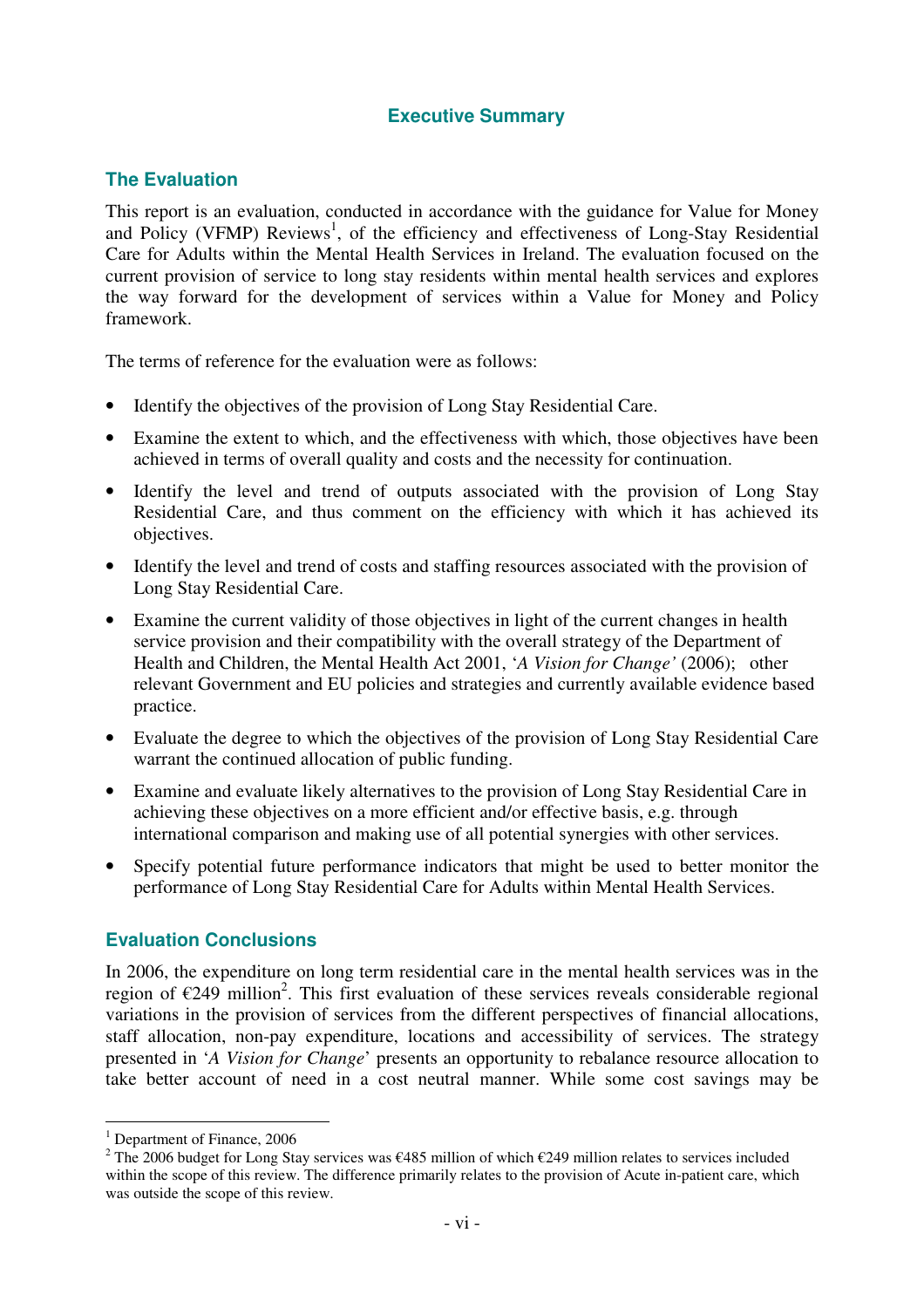generated, these would be absorbed or reinvested in the further development of community based support. Accordingly, the overall conclusion of the report is that full implementation of '*A Vision for Change*' offers the prospect of enhanced effectiveness and impact of service in the longer term, in line with current international good practice, with little additional budget or resource allocation.

#### **Service Objectives**

.

The impact of previous reports, such as the Commission of Enquiry on Mental Illness (1966) and Planning for the Future (1984), is evident in the way in which long stay services are currently delivered, with an increase in community based services from 1984 onwards. The launch of **'***A Vision for Change***'** (2006) puts Irish mental health services in the situation of not only being in a position to alter this situation, but also places an onus on all tiers of health care delivery to get it right. It is clear that the strategy laid out in **'***A Vision for Change*' in relation to the provision of long stay residential mental health services, will not only deliver an efficient and cost effective service but will also to some degree, address the imbalance in current services and funding arrangements because proposed service levels are population based.

There is a clear, up-to-date set of objectives for the mental health services that reflect developments in treatment, legislation and policy over a number of years and which are in line with current international views of good practice. A key objective (in terms of accommodation provision) is supported by a measurable target but the remaining objectives, including a Value for Money objective for efficiency and effectiveness, do not have measurable targets. The objectives are set at a high level and are not supported by appropriate structures or joined-up through identification of linked results, activities and financial resources.

## **Service Effectiveness and Efficiency**

Long stay residential mental health services cater for a diverse group of users ranging from the "graduates" of the old asylum system to new long stay users. This review identifies long stay users as those individuals who have been resident for over one year and one day. There are similar patterns for both in–patient and community residences, with a significant group of individuals being new long stay users. The predominately male client group are generally aged over 45 years, with a significant number being over 65 years of age. The service on census night returned 87% occupancy levels, with 75% of clients being identified as appropriately placed. Of those individuals who are inappropriately placed on in-patient units, over 59% would be more appropriately placed in the community and 32% of those inappropriately placed in community residences require lower support or independent accommodation.

The majority of service user activities are of a social nature, with fewer individuals engaged in therapeutic activities. The lack of a consistent understanding of, or approach to, rehabilitation is evident, with less than 25% of individuals in high support community residence and only 6.7% of individuals on identified rehabilitation units, participating in rehabilitation training. Of equal significance is the small difference between the numbers of individuals in paid employment who reside in high and low support community residences.

Community based services account for the majority of long stay admissions, however there continues to be a small number of long stay admissions to acute in-patient units (1.76% of long stay admissions over a five year period).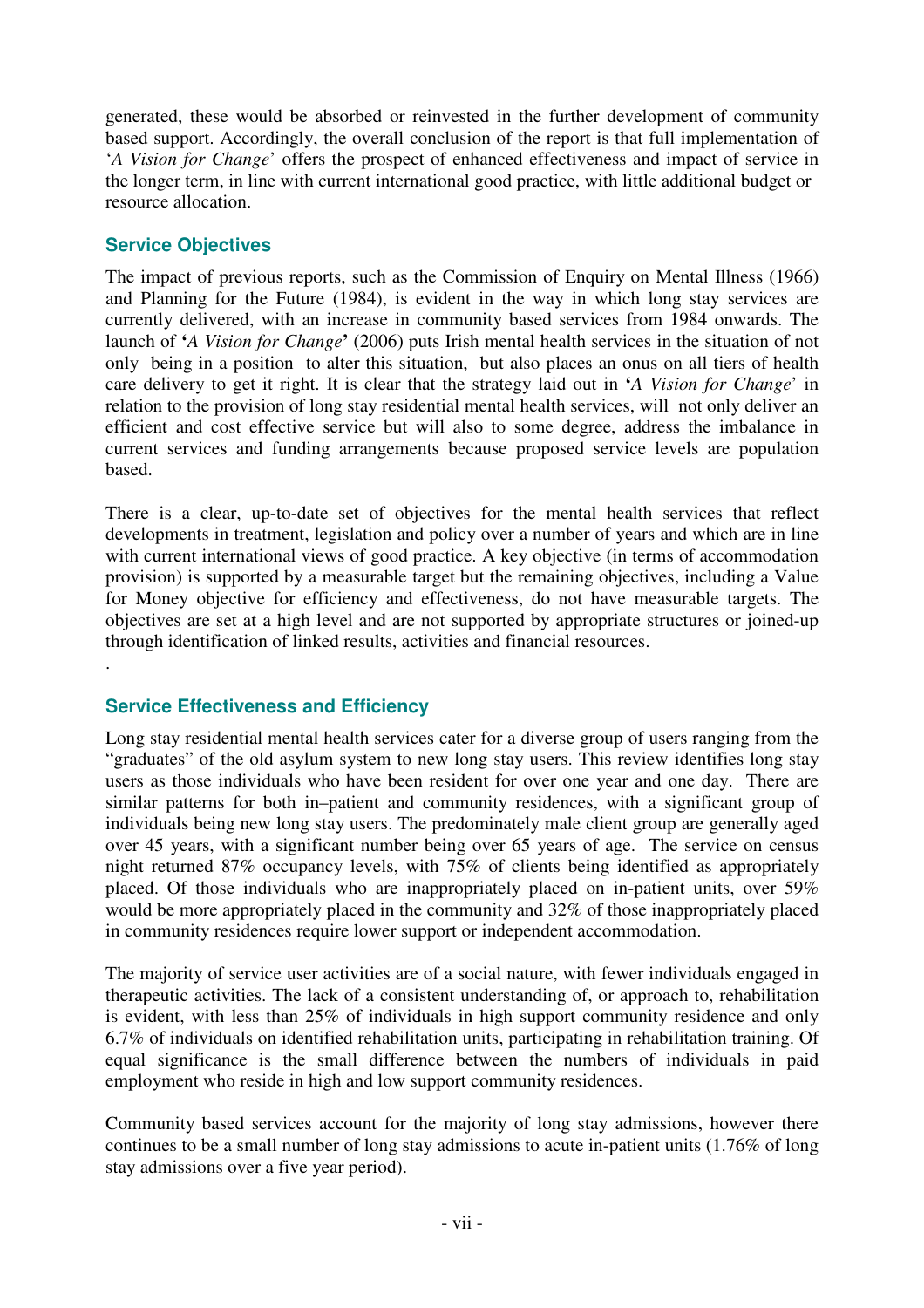The majority of discharges from long stay residential services are to lower levels of supported accommodation. However, there is a relatively small throughput of service users with only a total of 5,159 discharges nationally over a five year period.

There is scope for significantly increasing the proportion of service costs that are recovered in residence charges.

#### **Service Resources**

Significant financial resources are allocated to mental health on an annual basis. Based on the returns for this review, in 2006 30% of the national Mental Health budget was spent on the provision of long stay residential mental health services; this equates to  $\epsilon$ 249 million.

There are however, wide regional variations in the distribution of funding across mental health catchment areas, with variations of between  $€40$  per capita in Meath and  $€506$  per capita in Mayo (Walsh 2007). The difference in funding is primarily a function of the quantum of service provided (Meath 18 long stay beds, Mayo 107).

The most significant portion of costs are staff based, with 88% or  $\epsilon$ 219 million of total costs directly attributed to staffing. There are significant differences in the staffing levels across mental health catchment areas. Wide regional variances occur in the WTE availability and the skill mix deployment, even in similar care environments, leading to significant differences in the cost per bed per day. High support community residences and long stay in-patient units account for the majority of staffing costs. Non-pay costs vary significantly between regions and need to be more closely monitored.

Non pay costs account for 12% or  $\epsilon$ 30 million of the overall long stay costs.

There are 143 extra contractual placements outside the HSE, funded by mental health catchment areas. These are the single most significant non pay cost, accounting for  $\epsilon$ 6.3 million or 2.72% of all long stay costs and 21.02% of non pay costs.

The review highlights concern regarding the quality of the infrastructure, with over 88% of all community residences having limited disabled accessibility. Comparison of existing bed numbers against recommendations in '*A Vision For Change'* (2006) suggests there is over provision in bed capacity. However, of the current 2,790 beds, only 335 are in units which are disability accessible and therefore fit for purpose.

It has been extremely difficult to gather data in respect of costs across the service, as there is limited financial information available on a per unit or per bed basis. This review illustrates that the majority of units do not have an identified budget to meet running costs.

Both the variations in funding and access to staffing are, in some measure, explained by the historic location of old in-patient hospitals. Current services cluster in the same areas as the old psychiatric hospitals.

The full implementation of '*A Vision for Change*' (2006) in relation to individuals who require long stay residential care and/or rehabilitation in a specialist service, would identify that a reduction in actual long stay bed numbers would result in significant savings, on an annual basis, in the residential aspect of long stay care. It is important, however, to recognise that both capital and human resources Chart 12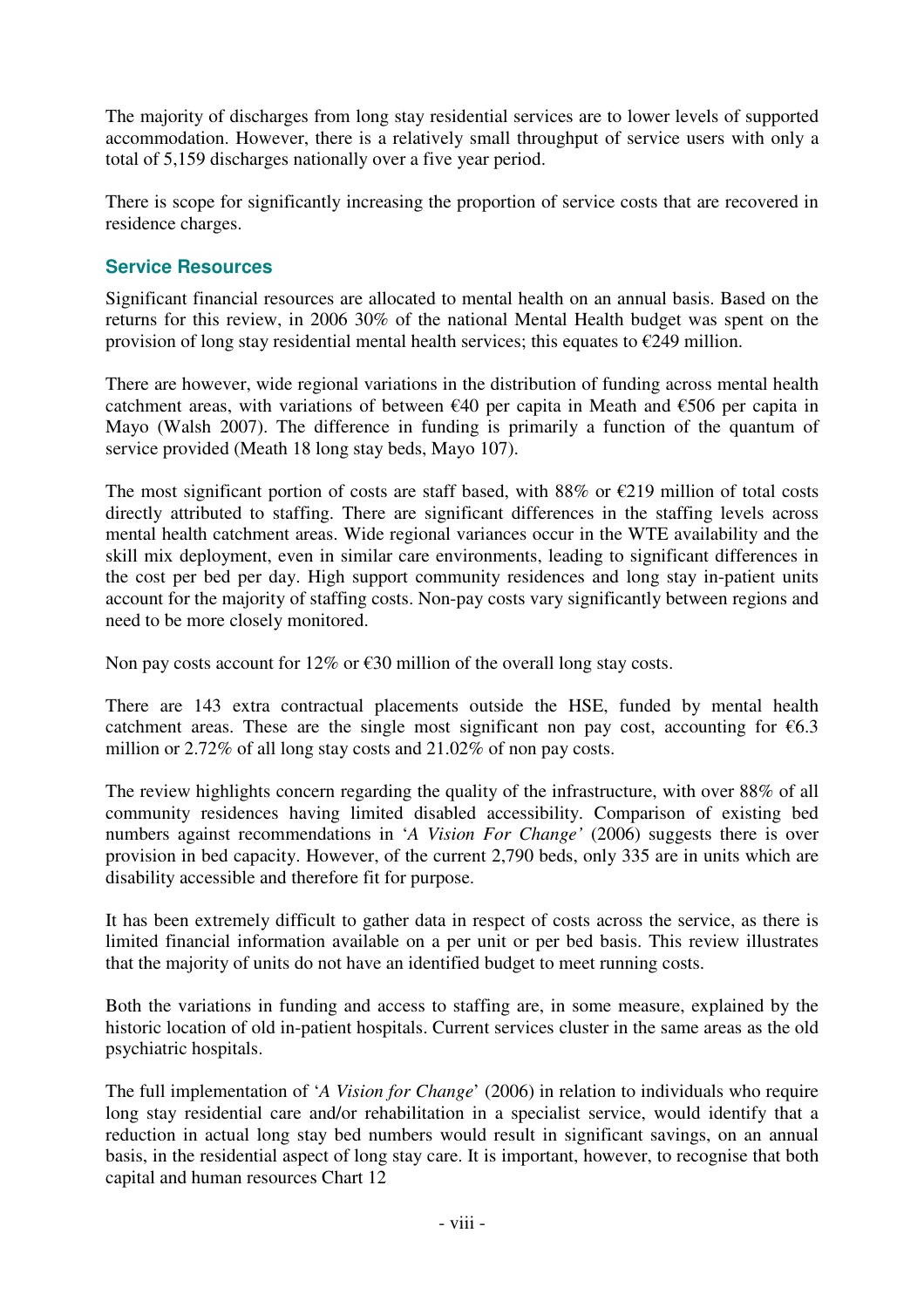freed up would be required to ensure the establishment of the necessary specialist community teams such as assertive outreach, rehabilitation and home base treatment teams, as well as generic mental health teams.

# **Future Funding and Alternative Approaches**

The justification for the continued allocation of public monies to the mental health services is rooted in strong economic and social arguments. From an economic perspective, the amounts spent on mental health services are modest in comparison to the relatively high proportion of adults (27%) who may experience some form of mental health problem in any one year, the significance of mental health within the total burden of ill health (20%) and the economic cost of mental illness measured in terms of gross national product (3-4%).

The continued validity of the objectives of mental health services is established through consideration of the key strategic elements of *'A Vision for Change'* (2006). The general approach adopted is directly following the prevailing strategy supported by the WHO and the EU. The objectives are consistent with the EU objectives. From a Value for Money perspective, the strategy offers further improvements in cost effectiveness.

Due consideration of alternative approaches was taken in the development of '*A Vision for Change*' (2006). By reference to specific practices in the USA and the UK, it is confirmed that the overall Irish approach reflects international good practice. The operation of the mental health services within the wider EU context provides an opportunity to keep abreast of current thinking for the further improvement of services.

#### **Performance Indicators**

.

A small core set of performance indicators are proposed for the long term residential care mental health services to support the implementation of *'A Vision for Change'* and monitor, in value for money terms, the effectiveness of outcomes and the efficiency of the use of allocated resources.

The mental health services will need to collect performance information for its performance indicators, through both its management information systems and by periodic survey. Systems for the collection of performance information need to be further developed.

The Value for Money performance indicators are a small subset of a wider framework of indicators needed to provide for the information needs of stakeholders.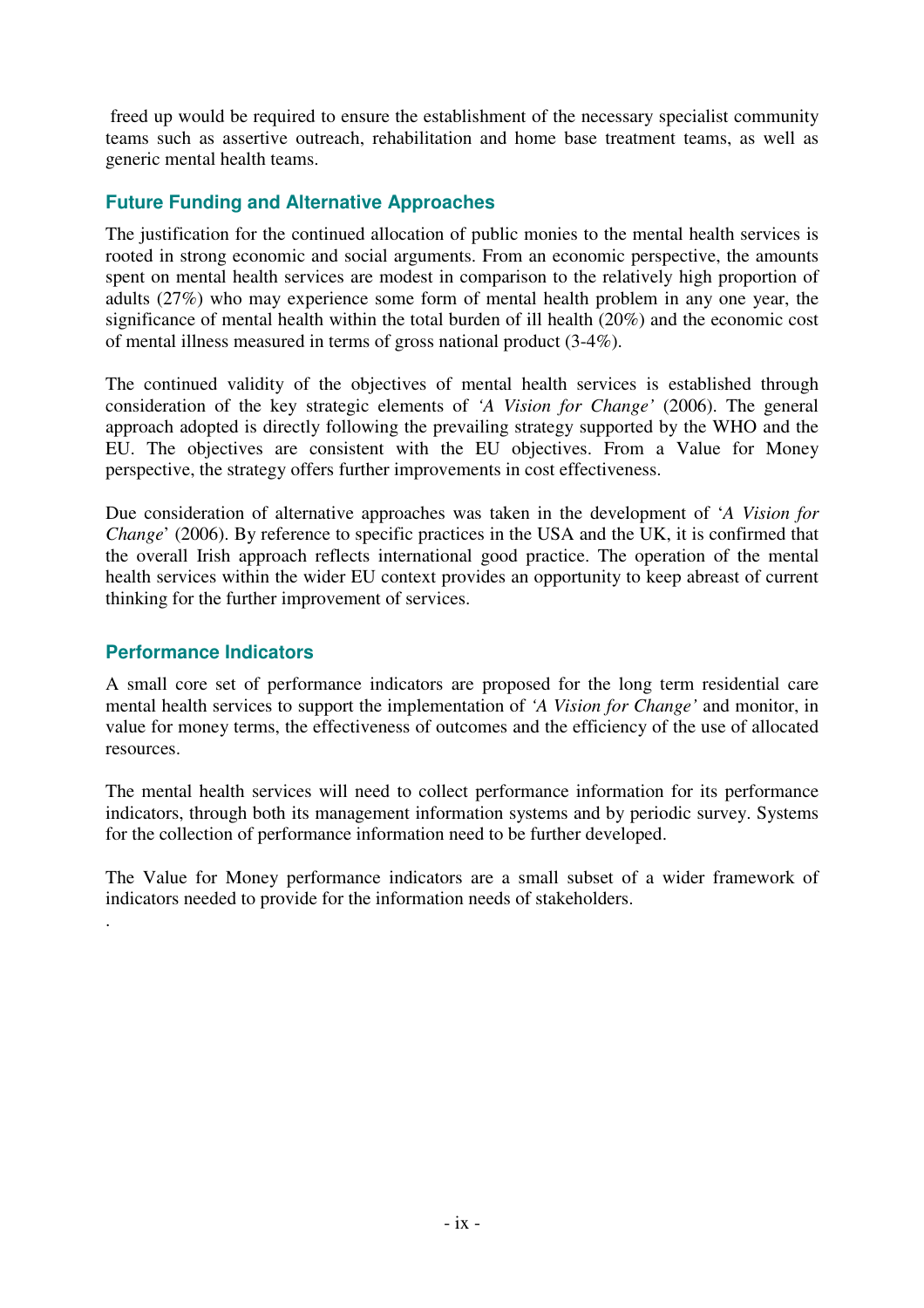# **Key Findings/Conclusions:**

A number of findings/conclusions outlined in this chapter (Executive Summary) are set out in more detail at the end of the various chapters, (refer pages 26, 30, 49, 62 and 69).

Key findings may be summarised as follows:

• **Resource Allocation –** The Report identified wide variations in resource allocation, levels of service provision and different staffing ratios across similar type residential units. A high level table of administrative areas and Central Mental Hospital resource allocations is set out hereunder.

| <b>HSE Region</b>                 | <b>Population</b> | <b>Total Cost</b><br>€ | <b>Total WTE</b><br><b>Staff</b> | <b>Total Beds</b> |
|-----------------------------------|-------------------|------------------------|----------------------------------|-------------------|
| Dublin Mid<br>Leinster            | 1,216,848         | €31,508,914.84         | 526.99                           | 845               |
| Dublin North<br>East              | 928,619           | €41,423,652.89         | 674.41                           | 793               |
| South                             | 1,081,968         | €83,995, 684.21        | 1,290.95                         | 1513              |
| West                              | 1,021,413         | €73,728,579.45         | 1,215.33                         | 1501              |
| <b>Central Mental</b><br>Hospital |                   | €18,676,000.00         |                                  | 57                |
| Nationally                        | 4,248,848         | €249,332,831.39        | 3,707.68                         | 4709              |

- **A Vision for Change** Full implementation of 'A Vision for Change' will enhance service effectiveness in the long term, at little additional cost and offers opportunity to re-balance resource allocations in line with service needs.
- **Placements** A significant minority of clients were deemed to be inappropriately placed, many of whom could have their needs met in lower supported settings and at lower cost. External placements accounted for the biggest non-pay costs.
- **Residence Charges –** There is significant scope for recovering a higher proportion of the service costs.
- **Rehabilitation Training** Participation levels are low across all residence types.
- **Performance Management** Performance Indicators need to be developed, supported by collection of performance information.
- **Infrastructure** Existing residential capacity, benchmarked against 'A Vision for Change' recommendations, suggest surplus in placements. Use of Low and Medium support environments could be discontinued. Concerns highlighted at quality of